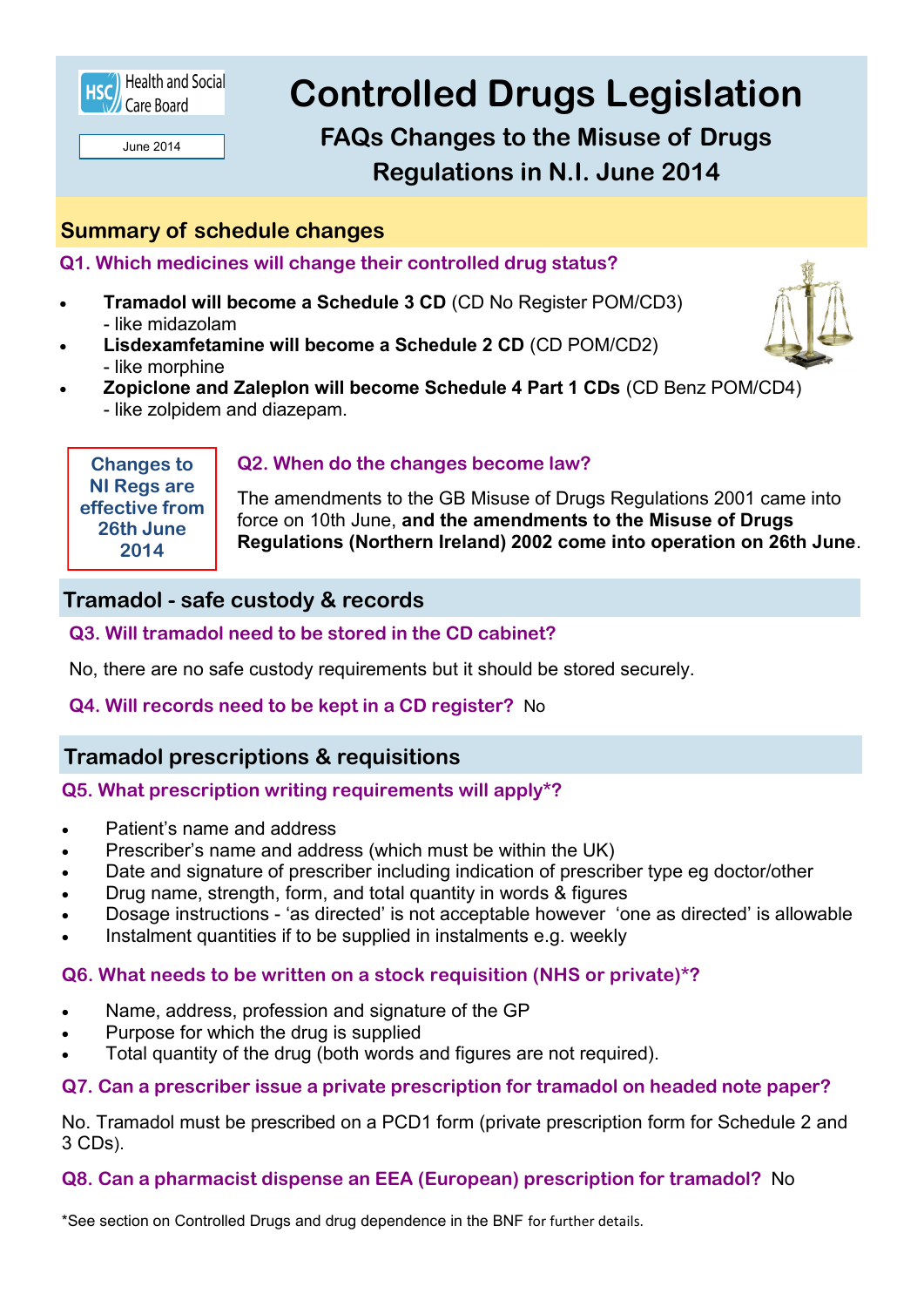#### **Q9. What if a prescription was issued before 26th June 2014 but presented to the pharmacy after the date?**

The new legislation will apply. The general advice is to treat these prescriptions as you would other CD prescriptions which are not completed legally. Options include contacting the prescriber for a replacement prescription, or, if there is an immediate need for the medicine and there is likely to be a delay in obtaining a replacement, after exercising professional judgment, the pharmacist may decide to make a supply from the current prescription.

Pharmacists may legally amend CD prescriptions for minor typographical errors – this includes adding the total quantity in words if the prescription only specifies the total quantity in figures. In such cases provided the pharmacist is confident the prescription is legitimate and unambiguous they may amend the prescription. Otherwise it needs to be amended by the prescriber.

## **Q10. What if a prescription written on or after 26th June 2014 does not comply with the requirements?**

See above. Dispensing GP practices will also need to ensure that relevant prescriptions are legal.

### **Q11. Can tramadol be issued as an emergency supply?**

No, Schedule 3 CDs cannot be supplied in an emergency and cannot be faxed (except phenobarbital or phenobarbital sodium for epilepsy).

### **Q12. Can a prescription be issued for more than 30 days supply?**

Yes, although it is not a legal requirement, it is a good practice requirement that CD prescriptions should be for a maximum of 30 days. Prescribers issuing more than a 30 day supply of tramadol should be prepared to justify and record their decision. In line with this, prescribers may wish to review current prescription quantities.

# **Tramadol prescription validity**

**Q13. How long is a tramadol prescription valid for?**

28 days from the date signed, or the appropriate date if specified.



## **Q14. Can pharmacists dispense a balance for tramadol after 28 days?**

No, all balances must be dispensed within the 28 day period.

## **Q15. Are prescriptions written before 26th June valid for 28 days or for 6 months?**

The new legislation will apply and so these prescriptions will be valid for 28 days.

## **Tramadol on instalment (weekly) prescriptions**

## **Q16. Can tramadol be prescribed on an instalment (e.g. weekly) basis?**

Yes, if it is assessed that there is a clinical need for this, in line with the NI Drug Tariff. As a Schedule 3 CD with prescription writing requirements, the prescription will have to comply with instalment requirements i.e. the quantity to be supplied at each instalment must be stated as well as the interval to be observed.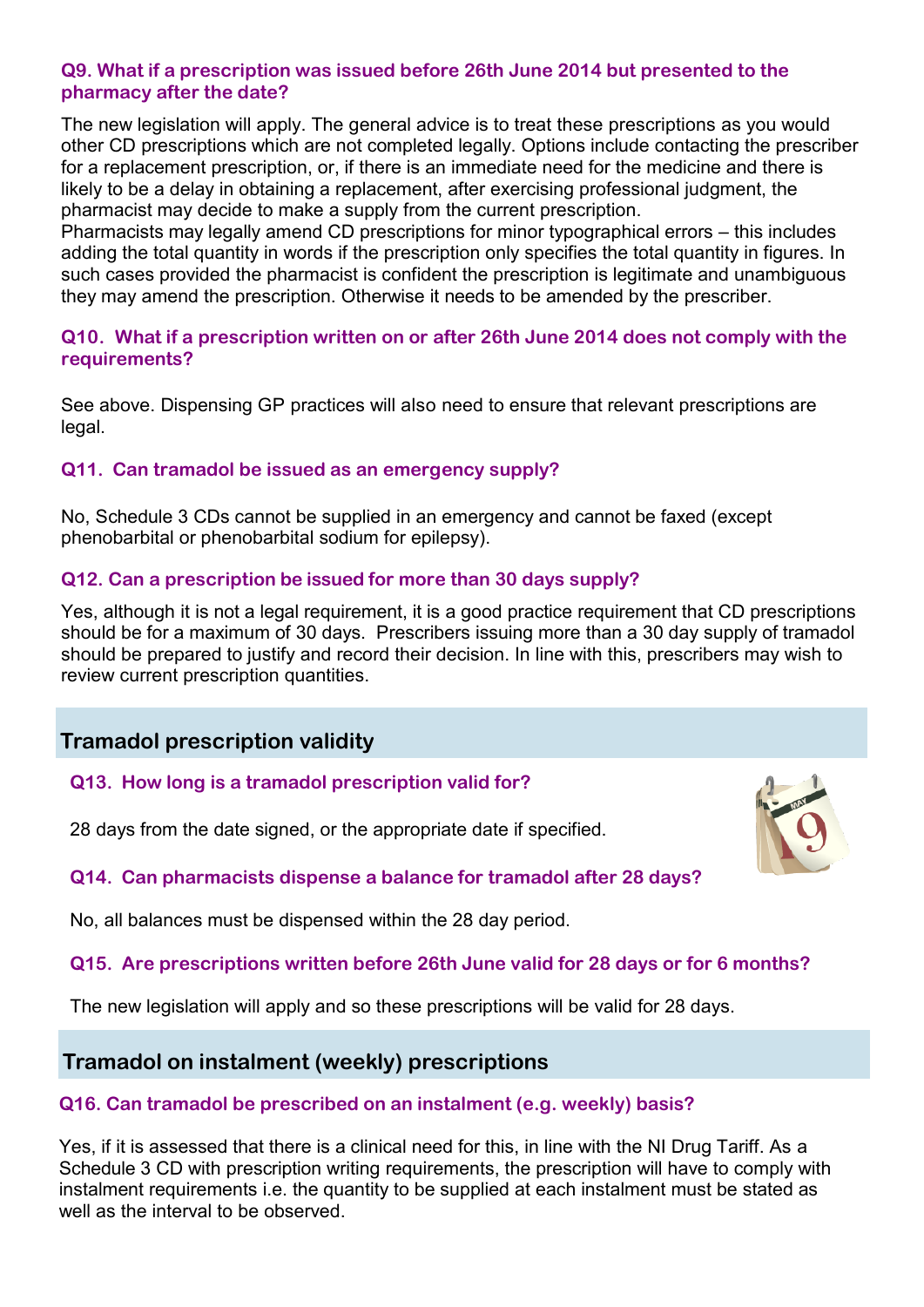## **Q17. Is an instalment prescription for tramadol that lasts longer than 28 days allowable?**

Yes, as long as the first instalment is dispensed within the 28 day period.

## **Q18. Can tramadol be dispensed into a Monitored Dosage System (MDS)?**

Yes, if the pharmacist considers that there is a clinical need for this.

## **Tramadol on repeat dispensing prescriptions**

#### **Q19 Can tramadol be issued on repeat dispensing prescriptions?**

No, Schedule 3 CDs cannot be issued using repeat dispensing.

## **Q20. What should be done about current repeat dispensing prescriptions for tramadol?**

### **GPs:**

- Patients receiving tramadol on repeat dispensing should be identified, reviewed, and tramadol then removed from repeat dispensing. If appropriate, a replacement 'standalone' prescription can be issued.
- Patients should be informed of the changes and the implications for obtaining future supplies.

### **Community Pharmacists:**

- Pharmacists should check repeat dispensing prescriptions that they currently hold for tramadol and contact the prescriber to request a review. If appropriate, a replacement 'stand-alone' prescription can be issued.
- Outstanding batch prescriptions should be endorsed 'not dispensed' prior to submission to BSO for processing.

# **Tramadol - other FAQs**

## **Q21. Can a patient's representative collect tramadol for them?** Yes

### **Q22. What needs to be recorded by the pharmacy when a tramadol prescription is collected?**

The patient/representative should be asked to sign the back of the prescription form stating they have collected the CD item.

## **Q23. How should I destroy out of date/no longer required tramadol?**

- As for all CDs, GP stocks of tramadol which are no longer required or out-of-date, should be returned to a community pharmacy for destruction.
- In line with normal practice, patients/carers should also be encouraged to return medicines that are no longer needed or which are out-of-date to the community pharmacy for destruction.
- Tramadol must be denatured before disposal however destruction does not need to be supervised by an 'authorised witness'.

#### **Q24. Will a licence be required to import or export tramadol to/from the UK?** Yes